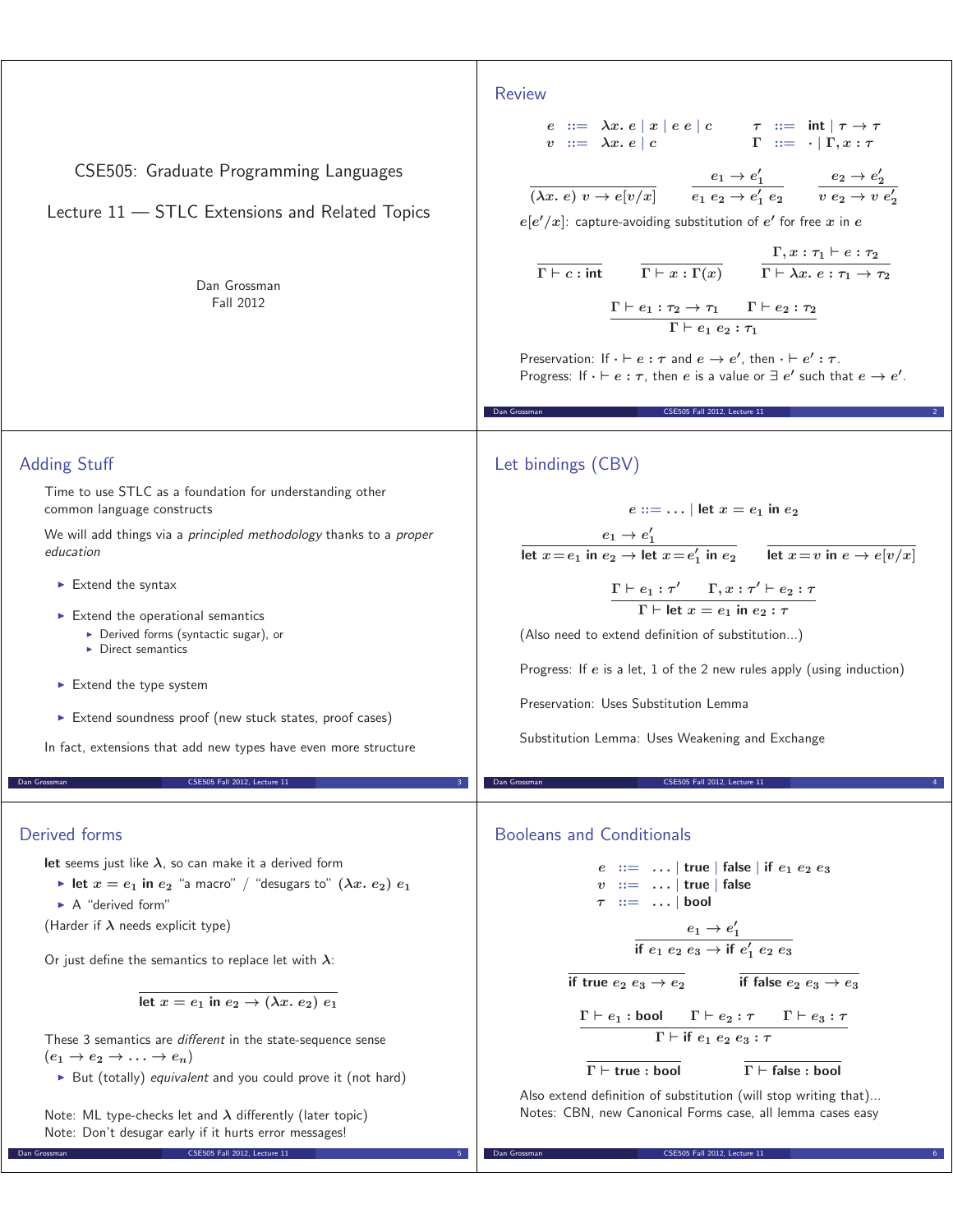#### Pairs (CBV, left-right)  $e$   $::=$   $...$   $(e,e) |e.1|e.2$  $v$   $:=$   $\ldots$   $(v, v)$ *τ* **::=** *... <sup>|</sup> τ <sup>∗</sup> τ*  $e_1 \rightarrow e'_1$  $(e_1, e_2) \rightarrow (e'_1, e_2)$  $\frac{e_2 \rightarrow e'_2}{e_1}$  $(v_1, e_2) \rightarrow (v_1, e'_2)$  $\frac{e \rightarrow e'}{e}$  $e.1 \rightarrow e'.1$  $\frac{e \rightarrow e'}{e}$  $e.2 \rightarrow e'.2$  $\overline{(v_1, v_2).1 \rightarrow v_1}$   $\overline{(v_1, v_2).2 \rightarrow v_2}$ Small-step can be a pain **Large-step needs only 3 rules** - Will learn more concise notation later (evaluation contexts) Dan Grossman CSE505 Fall 2012, Lecture 11 7 Pairs continued  $\frac{\Gamma\vdash e_1:\tau_1\qquad\Gamma\vdash e_2:\tau_2}{\Gamma\vdash e_1\vdash e_2}$  $\Gamma \vdash (e_1, e_2) : \tau_1 * \tau_2$  $\frac{\Gamma\vdash e:\tau_1*\tau_2}{\Gamma\vdash e:\tau_1*\tau_2}$  $\Gamma \vdash e.1 : \tau_1$  $\frac{\Gamma \vdash e : \tau_1 * \tau_2}{\Gamma \vdash e}$  $\Gamma \vdash e.2 : \tau_2$ Canonical Forms: If  $\cdot \vdash v : \tau_1 * \tau_2$ , then *v* has the form  $(v_1, v_2)$ Progress: New cases using Canonical Forms are *v.***<sup>1</sup>** and *v.***<sup>2</sup>** Preservation: For primitive reductions, inversion gives the result directly Dan Grossman CSE505 Fall 2012, Lecture 11 8 Records Records are like *n*-ary tuples except with named fields - Field names are not variables; they do not *α*-convert  $e$  ::=  $\ldots$   $| \{l_1 = e_1; \ldots; l_n = e_n \} | e.l$  $v := \ldots | \{l_1 = v_1; \ldots; l_n = v_n\}$  $\tau$   $::=$   $...$   $\{l_1 : \tau_1; \ldots; l_n : \tau_n\}$  $e_i \rightarrow e'_i$ <br>{ $l_1 = v_1, \ldots, l_{i-1} = v_{i-1}, l_i = e_i, \ldots, l_n = e_n$ }<br>}  $l_1 = v_1, \ldots, l_i = e'_i, \ldots, l_i = e'_i$  $e_i \rightarrow e'_i$  $\rightarrow \{l_1 = v_1, \ldots, l_{i-1} = v_{i-1}, l_i = e'_i, \ldots, l_n = e_n\}$  $\frac{e \rightarrow e'}{e}$  $e.l \rightarrow e'$  $\frac{1 \leq i \leq n}{i}$  ${l_1 = v_1, \ldots, l_n = v_n}.$  $\Gamma \vdash e_1 : \tau_1 \quad \ldots \quad \Gamma \vdash e_n : \tau_n \quad \text{labels distinct}$  $\Gamma \vdash \{l_1 = e_1, \ldots, l_n = e_n\} : \{l_1 : \tau_1, \ldots, l_n : \tau_n\}$  $\Gamma \vdash e : \{l_1 : \tau_1, \ldots, l_n : \tau_n\} \quad 1 \leq i \leq n$  $Γ ⊢ e.l<sub>i</sub> : τ<sub>i</sub>$ Dan Grossman CSE505 Fall 2012, Lecture 11 9 Records continued Should we be allowed to reorder fields?  $\blacktriangleright \ \ \cdot \ \vdash \{l_1 = 42; l_2 = \text{true}\} : \{l_2 : \text{bool}; l_1 : \text{int}\} ??$ ▶ Really a question about, "when are two types equal?" Nothing wrong with this from a type-safety perspective, yet many languages disallow it **-** Reasons: Implementation efficiency, type inference Return to this topic when we study subtyping Dan Grossman CSE505 Fall 2012, Lecture 11 10 Sums What about ML-style datatypes: type  $t = A \mid B$  of int  $\mid C$  of int  $*$  t 1. Tagged variants (i.e., discriminated unions) 2. Recursive types 3. Type constructors (e.g., type 'a mylist =  $\ldots$ ) 4. Named types For now, just model (1) with (anonymous) sum types  $\blacktriangleright$  (2) is in a later lecture, (3) is straightforward, and (4) we'll discuss informally Sums syntax and overview *e* **::=** *... <sup>|</sup>* **<sup>A</sup>(***e***)** *<sup>|</sup>* **<sup>B</sup>(***e***)** *<sup>|</sup>* **match** *e* **with A***x. e <sup>|</sup>* **<sup>B</sup>***x. e*  $v$  ::=  $\ldots$   $\mid$  **A** $(v)$   $\mid$  **B** $(v)$  $\tau$  ::=  $\ldots$   $\tau_1 + \tau_2$ ► Only two constructors: **A** and **B** - All values of any sum type built from these constructors  $\blacktriangleright$  So  $\mathbf{A}(e)$  can have any sum type allowed by  $e$ 's type ▶ No need to declare sum types in advance ► Like functions, will "guess the type" in our rules

Dan Grossman CSE505 Fall 2012, Lecture 11 11

Dan Grossman CSE505 Fall 2012, Lecture 11 12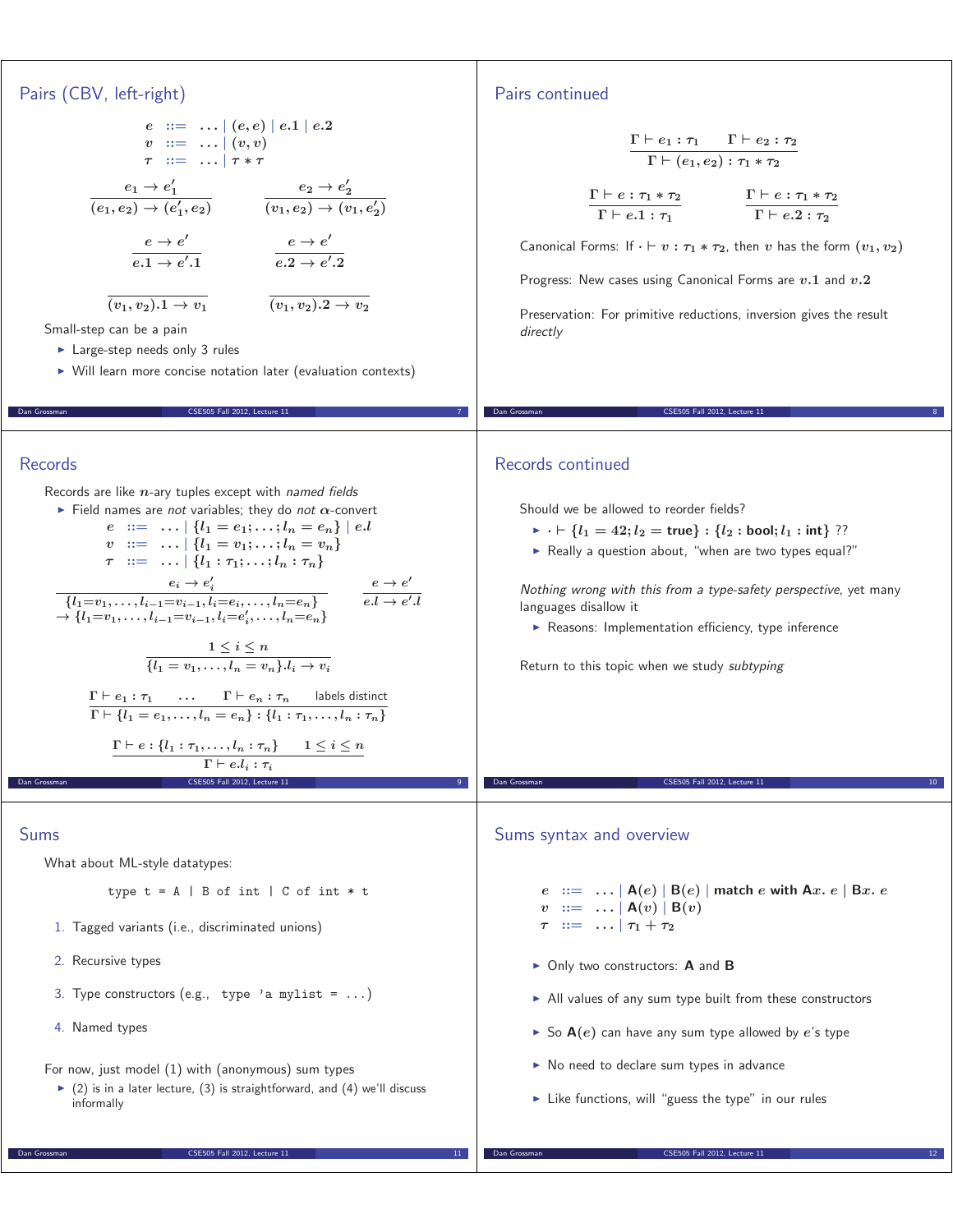### Sums operational semantics **match A**(*v*) with A*x*.  $e_1$  | B*y.*  $e_2 \rightarrow e_1[v/x]$ **match**  $B(v)$  with  $Ax$ .  $e_1$  |  $By$ .  $e_2 \rightarrow e_2$   $[v/y]$  $\frac{e \rightarrow e'}{e}$  $\frac{e \rightarrow e'}{\mathsf{A}(e) \rightarrow \mathsf{A}(e')}$   $\qquad \frac{e \rightarrow e'}{\mathsf{B}(e) \rightarrow \mathsf{B}}$  $B(e) \rightarrow B(e')$  $e \rightarrow e'$ **match**  $e$  with A $x$ .  $e_1 \mid$  B $y$ .  $e_2 \rightarrow$  match  $e'$  with A $x$ .  $e_1 \mid$  B $y$ .  $e_2$ **match** has binding occurrences, just like pattern-matching (Definition of substitution must avoid capture, just like functions) CSE505 Fall 2012, Lecture 11 What is going on Feel free to think about tagged values in your head: A tagged value is a pair of: ► A tag **A** or **B** (or 0 or 1 if you prefer) ► The (underlying) value ► A match: • Checks the tag  $\blacktriangleright$  Binds the variable to the (underlying) value This much is just like OCaml and related to homework 2 Dan Grossman CSE505 Fall 2012, Lecture 11 14 Sums Typing Rules Inference version (not trivial to infer; can require annotations)  $\frac{\Gamma\vdash e:\tau_1}{\bullet\hspace{-.1cm}\bullet\hspace{-.1cm} \bullet\hspace{-.1cm} \bullet\hspace{-.1cm} \bullet}$  $\Gamma \vdash \mathsf{A}(e): \tau_1 + \tau_2$  $\frac{\Gamma\vdash e:\tau_2}{\Gamma\vdash \bot}$  $\Gamma \vdash \mathsf{B}(e): \tau_1 + \tau_2$  $\Gamma \vdash e : \tau_1 + \tau_2 \qquad \Gamma, x{:}\tau_1 \vdash e_1 : \tau \qquad \Gamma, y{:}\tau_2 \vdash e_2 : \tau$  $\Gamma$  **F match** *e* with A*x*.  $e_1$  | B*y*.  $e_2$  :  $\tau$ Key ideas: - For constructor-uses, "other side can be anything" - For **match**, both sides need same type - Don't know which branch will be taken, just like an **if**. In fact, can drop explicit booleans and encode with sums:  $E.g.,$  **bool** = **int** + **int**, **true** =  $A(0)$ , **false** =  $B(0)$ CSE505 Fall 2012, Lecture 11 Sums Type Safety Canonical Forms: If  $\cdot \vdash v : \tau_1 + \tau_2$ , then there exists a  $v_1$  such that either *v* is  $A(v_1)$  and  $\cdot \vdash v_1 : \tau_1$  or *v* is  $B(v_1)$  and  $\cdot$   $\vdash$   $v_1$   $: \tau_2$ ► Progress for **match**  $v$  **with A** $x$ .  $e_1$  | **B** $y$ .  $e_2$  follows, as usual, from Canonical Forms from Canonical Forms reservation for **match** *v* **with A***x*.  $e_1$  | B<sub>*y*</sub>.  $e_2$  follows from the type of the underlying value and the Substitution Lemma the type of the underlying value and the Substitution Lemma - The Substitution Lemma has new "hard" cases because we have new binding occurrences ▶ But that's all there is to it (plus lots of induction) CSE505 Fall 2012, Lecture 11 What are sums for? - Pairs, structs, records, aggregates are fundamental data-builders - Sums are just as fundamental: "this or that not both" ▶ You have seen how OCaml does sums (datatypes) ▶ Worth showing how C and Java do the same thing - A primitive in one language is an idiom in another Dan Grossman CSE505 Fall 2012, Lecture 11 17 Sums in C type  $t = A$  of  $t1$  | B of  $t2$  | C of  $t3$ match e with  $A \times -$  ... One way in C: struct t { enum {A, B, C} tag; union {t1 a; t2 b; t3 c;} data; }; ... switch(e->tag){ case A: t1 x=e->data.a; ... ▶ No static checking that tag is obeyed  $\triangleright$  As fat as the fattest variant (avoidable with casts) **Mutation costs us again!** Dan Grossman CSE505 Fall 2012, Lecture 11 18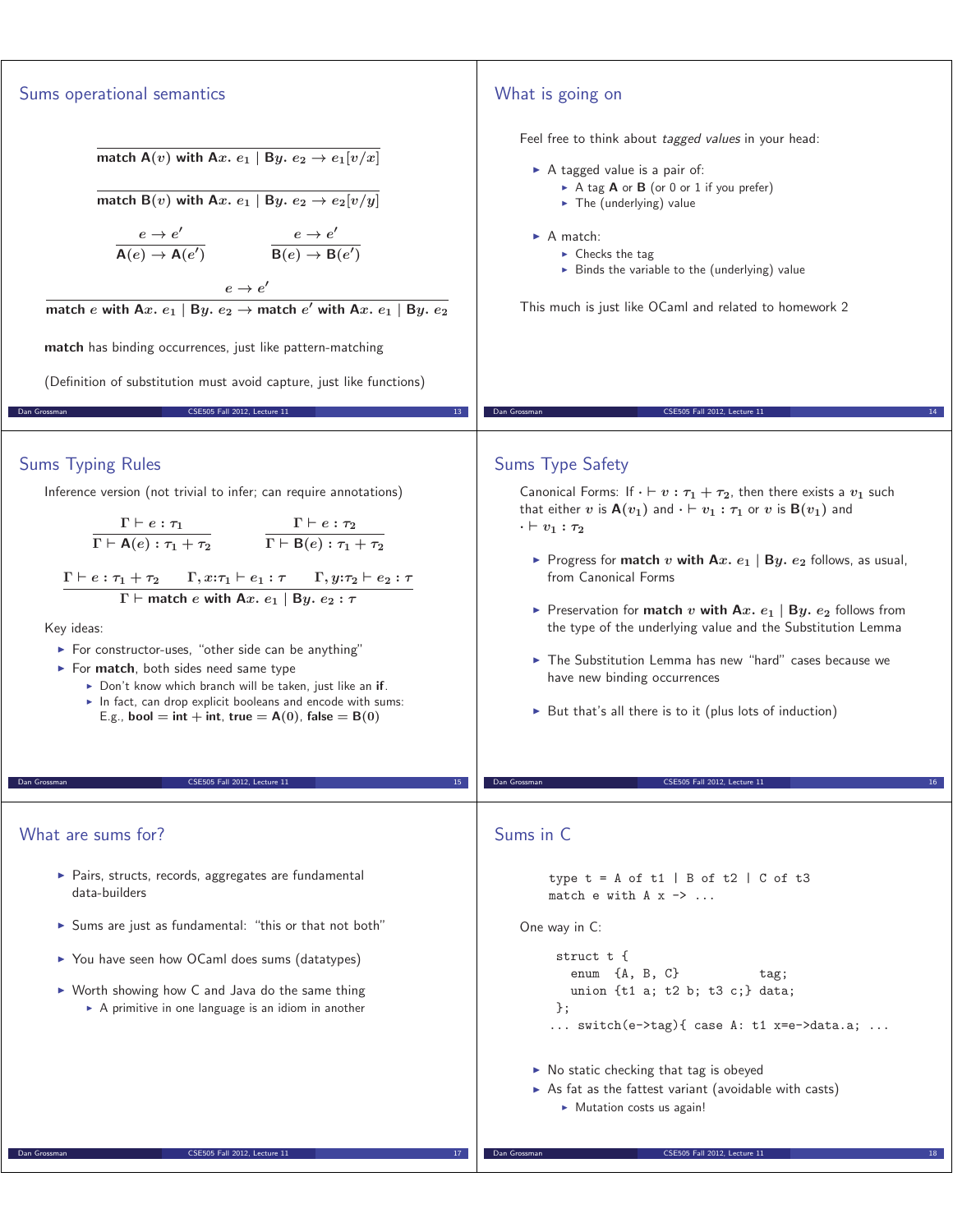# Sums in Java

type  $t = A$  of  $t1$  | B of  $t2$  | C of  $t3$ match e with  $A x \rightarrow \ldots$ 

One way in Java (t4 is the match-expression's type):

```
abstract class t {abstract t4 m();}
class A extends t \{ t1 x; t4 m() \{... \} \}class B extends t { t2 x; t4 m(){...}}
class C extends t \{ t3 x; t4 m() \{... \} \}... e.m() ...
```
- $\blacktriangleright$  A new method in t and subclasses for each match expression
- ▶ Supports extensibility via new variants (subclasses) instead of extensibility via new operations (**match** expressions)

Dan Grossman CSE505 Fall 2012, Lecture 11 19

## Base Types and Primitives, in general

What about floats, strings, ...? Could add them all or do something more general...

Parameterize our language/semantics by a collection of base types  $(b_1, \ldots, b_n)$  and primitives  $(p_1 : \tau_1, \ldots, p_n : \tau_n)$ . Examples:

- concat : string*→*string*→*string
- toInt : float*→*int
- "hello" : string

For each primitive, assume if applied to values of the right types it produces a value of the right type

Together the types and assumed steps tell us how to type-check and evaluate  $p_i$   $v_1 \ldots v_n$  where  $p_i$  is a primitive

We can prove soundness once and for all given the assumptions

CSE505 Fall 2012, Lecture 11

## Using fix

Dan Grossman

To use **fix** like **let rec**, just pass it a two-argument function where the first argument is for recursion

▶ Not shown: fix and tuples can also encode mutual recursion

Example: **(fix**  $\lambda f$ .  $\lambda n$ . **if**  $(n<1)$  1  $(n*(f(n-1)))$  5 *→*  $(\lambda n.$  if  $(n<1)$   $1$   $(n * ($ (fix  $\lambda f.$   $\lambda n.$  if  $(n<1)$   $1$   $(n * (f(n-1))))$  $(n-1)))$   $5$ *→*  $\begin{array}{c} \text{if } (5 < 1) \ 1 \ (5 * ((i \kappa \lambda f, \lambda n. \ \text{if } (n < 1) \ 1 \ (n * (f(n-1))))(5-1)) ) \ \rightarrow \ 2 \end{array}$  $\rightarrow$ <sup>2</sup>  $5 * (($  **f**  $(x \lambda f, \lambda n)$  **if**  $(n < 1) 1 (n * (f(n-1))))$   $(5-1)$  $\rightarrow$ <sup>2</sup>  $5*\left(\left(\lambda n.\text{ if }(n<1)\ 1\ (n*(\text{\tiny{fix}}_A,\text{\tiny{An. if }(n<1)\ 1}\ (n*(f(n-1))))(n-1))\right)\right)\ 4\right)$ *→* ...

## Pairs vs. Sums

You need both in your language

- With only pairs, you clumsily use dummy values, waste space, and rely on unchecked tagging conventions
- $\blacktriangleright$  Example: replace  $\mathsf{int} + (\mathsf{int} \rightarrow \mathsf{int})$  with  $int * (int * (int \rightarrow int))$

Pairs and sums are "logical duals" (more on that later)

- $▶$  To make a  $τ_1$   $∗$   $τ_2$  you need a  $τ_1$  *and* a  $τ_2$
- $\triangleright$  To make a  $\tau_1 + \tau_2$  you need a  $\tau_1$  *or* a  $\tau_2$
- $\triangleright$  Given a  $τ_1 * τ_2$ , you can get a  $τ_1$  or a  $τ_2$  (or both; your "choice") "choice")
- $\triangleright$  Given a  $τ_1 + τ_2$ , you must be prepared for either a  $τ_1$  or  $τ_2$  (the value's "choice") (the value's "choice")

Dan Grossman CSE505 Fall 2012, Lecture 11 20

### Recursion

We won't prove it, but every extension so far preserves termination

A Turing-complete language needs some sort of loop, but our lambda-calculus encoding won't type-check, nor will any encoding of equal expressive power

- ▶ So instead add an explicit construct for recursion
- $\triangleright$  You might be thinking **let rec**  $f(x) = e$ , but we will do something more concise and general but less intuitive something more concise and general but less intuitive

$$
e ::= \dots | \text{ fix } e
$$

$$
\overline{\text{fix }\lambda x.\ e \to e[\text{fix }\lambda x.\ e/x]}
$$

fix  $e \rightarrow$  fix  $e'$ No new values and no new types

 $e \rightarrow e'$ 

#### Dan Grossman CSE505 Fall 2012, Lecture 11 22

### Why called fix?

In math, a fix-point of a function *g* is an *x* such that  $g(x) = x$ 

- This makes sense only if *g* has type *τ <sup>→</sup> τ* for some *τ*
- $\blacktriangleright$  A particular  $g$  could have have 0, 1, 39, or infinity fix-points
- Examples for functions of type **int** *→* **int**:
	- $\blacktriangleright \lambda x.\; x+1$  has no fix-points
	- *λx. x <sup>∗</sup>* **<sup>0</sup>** has one fix-point
	- $\blacktriangleright$   $\lambda x$ . absolute\_value $(x)$  has an infinite number of fix-points
	- *λx.* **if (***x <* **10 &&** *x >* **0)** *x* **<sup>0</sup>** has 10 fix-points